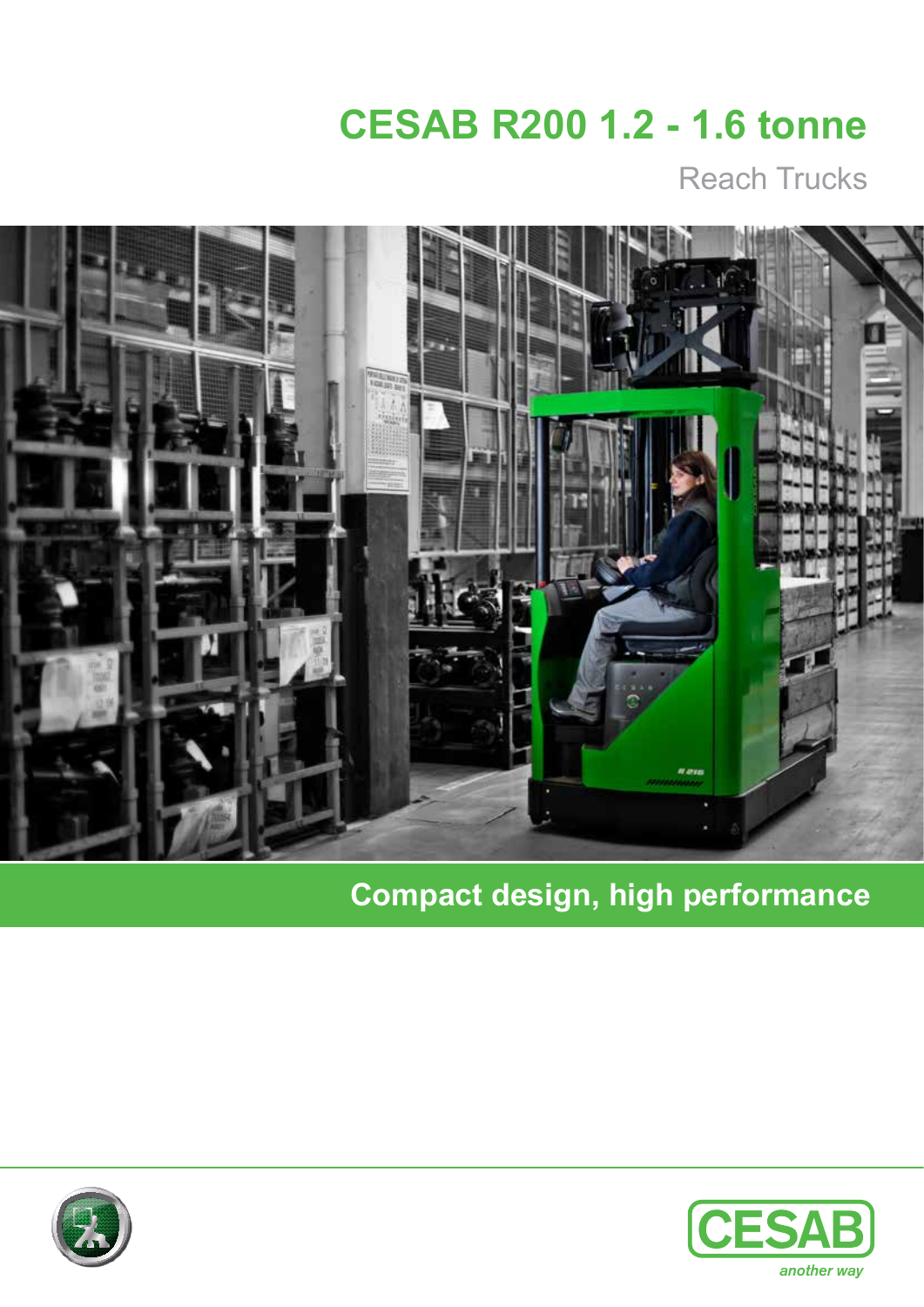The CESAB R200 range was created in order to deliver exceptional productivity to materials handling operations in potentially confined workplaces. The sleek, slim design makes it perfect for demanding situations which require high levels of productivity and applications such as block stacking and drive-in racking.

With a chassis width of just 1120 mm the new CESAB R200 series may be narrow in design, but it offers a wide range of time saving features such as electronic fork control for a smooth, cushioned effect during lifting, lowering and reach movements and a sophisticated 360º steering system that guarantees fingertip

manoeuvrability at all speeds. Together they combine to produce high speed, yet smooth operations every single day of their working lives.

The CESAB R200 series comprises three new models to add to CESAB's growing range and further boost its reputation. The CESAB R212 with 1200 kg load capacity and lift heights 3350 - 6000 mm, the CESAB R214 with a load capability of 1400 kg and lift heights 4400 - 6300 mm, while the CESAB R216 model provides an increased load capability of 1600 kg and a lift height that extends to 8500 mm.

This new range of reach trucks also makes maximum use of clever ergonomic design

to contribute to driver's comfort, because a comfortable driver is a more productive driver.

The product of years of planning, testing and manufacturing expertise, whichever model you choose, you will receive the services of a tough, durable truck capable of answering the needs of a wide range of materials handling operations. The CESAB R200 series is ready, willing and able to deliver unparalleled levels of reliability, durability, manoeuvrability, safety and ultimately productivity.

Developed and designed for excellent uptime and durability by utilising heavy-duty drive units and gearboxes, brushless motors, sealed electrical units and leak-free hydraulic connectors.

The CESAB R200 series: squeezing the last drop of productivity out of congested work places.

Upon your first view of a CESAB R200, you can't help but be impressed with the sleekness of its chassis, clever ergonomic design and superb build quality; all testimony to the many hours of research, development and testing that has gone into every model.

Images in this brochure may include optional equipment. ilability and exact specifications may vary depending on regior

This ground breaking truck is manufactured in a production centre certified to ISO 9001 and 14001 and is a direct result of the TPS\*, which is widely regarded as one of the most successful manufacturing systems in the world. As a result, a CESAB R200 comes with quality, durability and reliability built in to every single component.

The quality extends from the brushless AC drive motor to the use of long-life and maintenance-free components. What's more, the CESAB R200 features CAN (Controller Area Network) technology, which reduces the number of parts and realises high levels of reliability.

Should a problem arise, your CESAB R200 will immediately inform you thanks to its advanced on-board diagnostics. Combine this intelligent system with easy access to all areas and you can rest assured that your truck will be back to its productive best in the shortest possible time.

As a result you will benefit from a great number of hours of trouble free operations and the longest possible service intervals, delivering maximum uptime and ultimately productivity greater than ever before.

#### **Excellent uptime.**







### **Built by one of the world's best manufacturing systems.**

Every CESAB R200 is manufactured in a production centre certified to ISO 9001 and 14001 and is a direct result of TPS\*, which is widely regarded as one of the finest manufacturing systems in the world.

### **Reliability means productivity.**

Thousands of hours of testing combined with TPS\* ensure that every CESAB R200 truck delivers the reliability you need to be productive every single day.



*"A CESAB R200 comes with quality, durability and reliability built in to every single component"*

### **Exceptional reliability starts here. Delivering new levels of productivity to confined and congested workplaces.**

\*Toyota Production System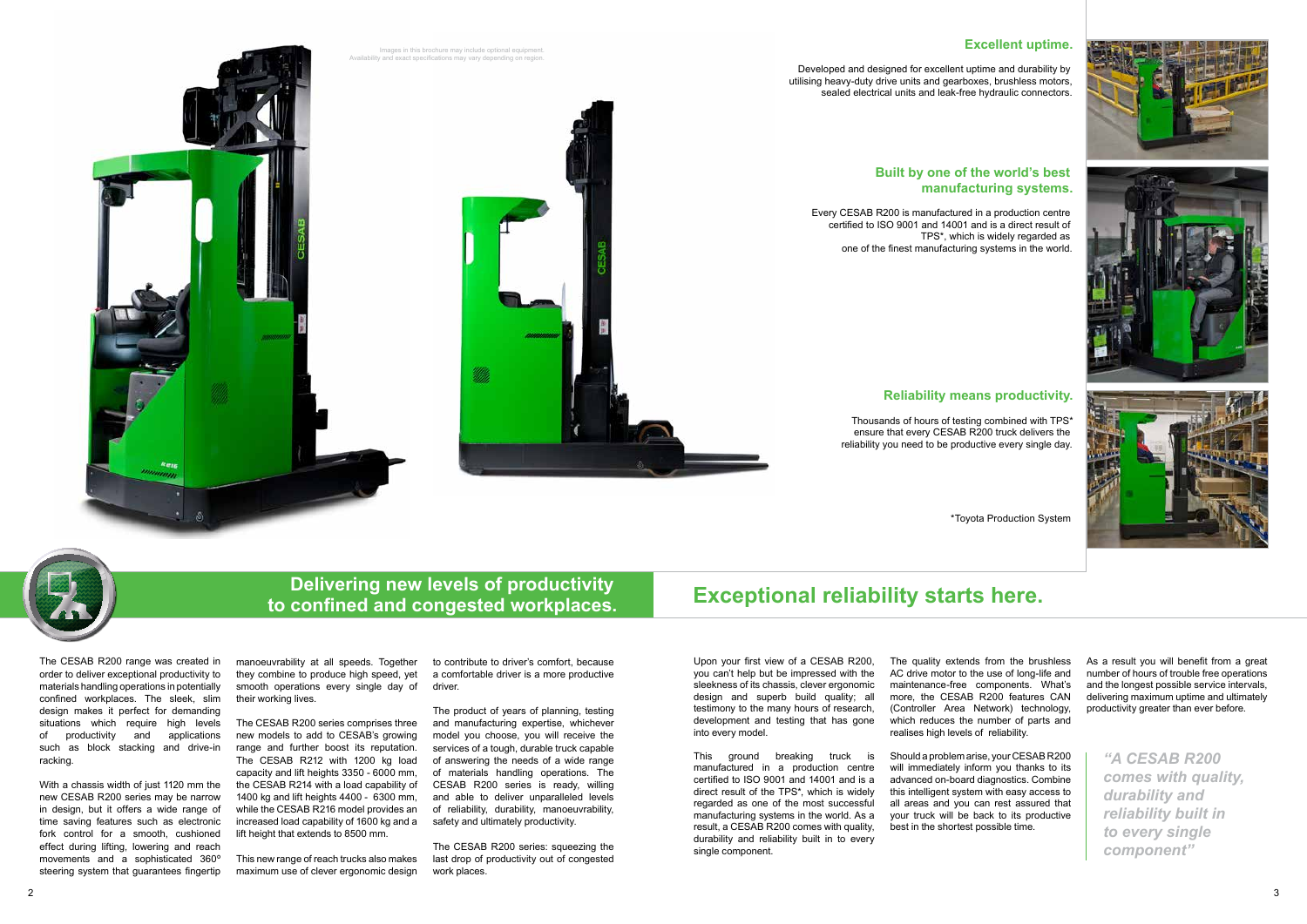A combination of a low step height, easygrip post and foldable steering and control console makes mounting and dismounting a CESAB R200 as easy and stress free as possible.

Once aboard you'll notice that for such a narrow design, the interior is surprisingly spacious.

Now settle down in the ergonomically designed chair, adjust seat and pedals to create the perfect operating position and you'll be pleased to note that despite the CESAB R200's slim framework, you are seated stably within the profile of the truck.

Unfold the control console and with a

few simple adjustments you can set the height, length and angle in order to suit your requirements. The console can now be arranged so that the mini-levers are positioned at your fingertips for precise control of both fork and mast.

To keep you informed at all times, located directly in front is an intuitive information display that communicates a wealth of information such as battery discharge, steering wheel direction, main drive direction, parking brake, servicing, as well as a handy clock.

Seated comfortably, with all controls located within easy reach, you are now ready to get to work.

To add to its ease of operation, the CESAB R200 offers a pedal layout similar to that of a car, together with a 'dead-man's' pedal to help keep the driver's foot safely inside the body of the truck. Additionally, to help improve safety, the CESAB R200 features an electromechanical parking brake which is applied automatically in a variety

*"Once aboard you'll notice that for such a narrow design, the interior is surprisingly spacious"*

Before you can start up a new CESAB R200, you'll have to enter a recognised PIN code, because only authorised drivers can have access to this new range of reach trucks. A secure, yet versatile system, it can be personalised to create individual settings that can be customised for up to 10 different driver profiles with up to 10 different codes for each profile, adding up to a total of 100 unique codes. As well as preventing unauthorised access, it also eliminates the problems caused by stolen, lost or damaged keys.

All round visibility is another reason why the CESAB R200 series is the clear choice for easy and more productive operations. A low, unobtrusive front panel combined with a wide open view around and through the mast, provides you with an unobstructed view of the forks and load. Overhead a clever combination of fan-shaped guard and thin crossbars offer protection without blocking your view. Finally, directly behind the seat, a large rear view window provides you with an excellent field of vision when manoeuvring.

of situations, including when the driver steps off the truck. The electromagnetic and regenerative travel brake can be programmed in terms of brake force for example when releasing the accelerator pedal, which allows you to tailor the brake performance according to requirements in your operations.

#### **Excellent all round visibility.**

The fan-shaped overhead guard with thin cross bars contributes to the excellent all-round visibility, increasing productivity while reducing the risk of injuries and damages.

## **Your first step to a more profitable day's work.** All and up to safer operations.

#### **Ergonomic design.**









Ergonomically designed from seat to steering wheel for easy and comfortable operation. The mini-levers allow easy and smooth operation of fork and mast movement.

#### **Clear information.**

An intuitive information display keeps the operator informed at all times.



# **Authorised access and excellent visibility**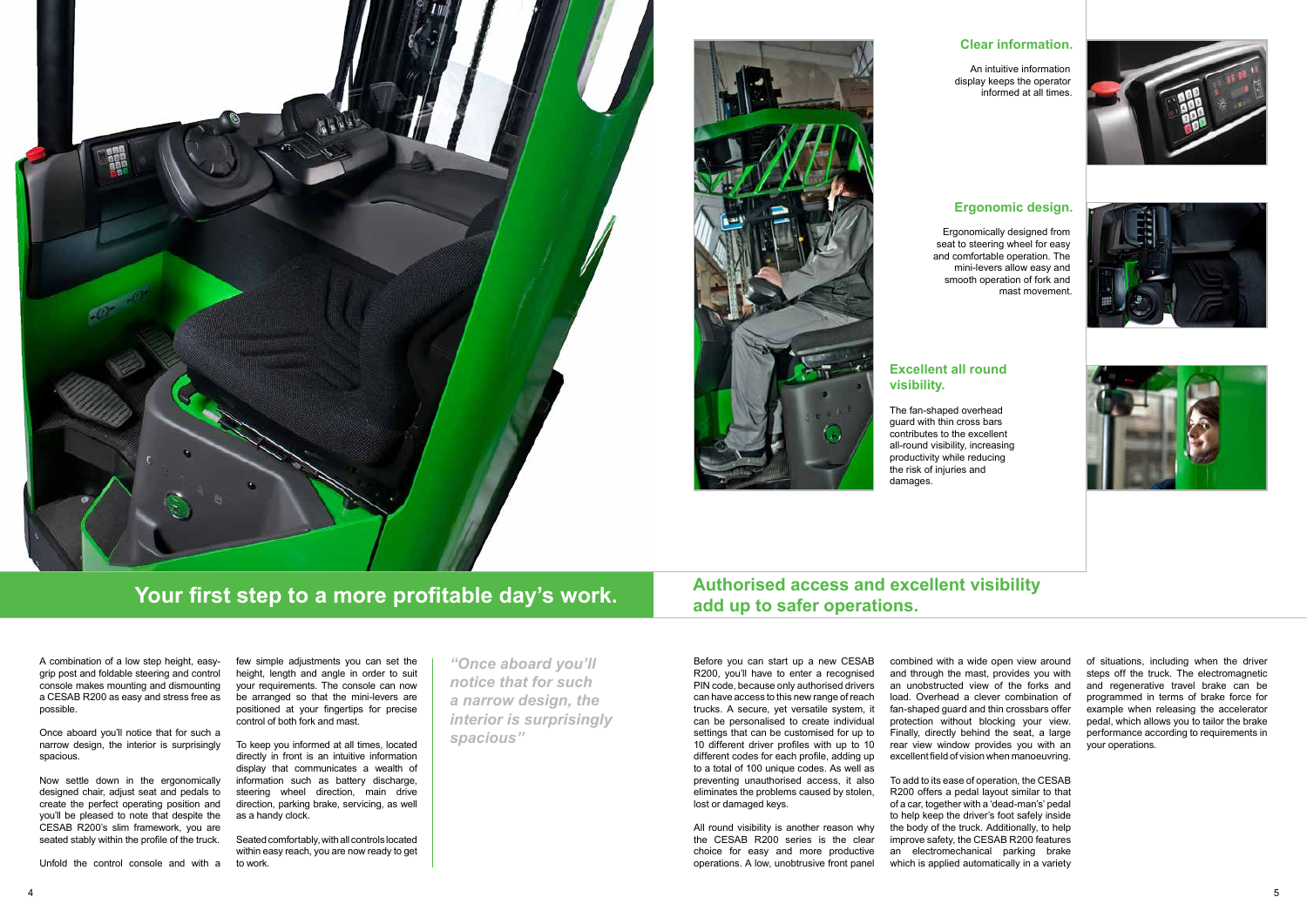At the heart of the CESAB R200's driving experience is a powerful AC drive motor that can cope with intense working environments. Powerful, yet sensitive, it delivers smooth acceleration up to a top speed of 11.2 km/h, coupled with energy efficient features that reduce the consumption rate and even recycle energy back into the battery every time you decelerate or brake.

And talking of energy efficiency, you also have the option of different battery capacities (310-620 Ah) and a sideways battery exchange system.

Before you get to work, a CESAB R200 offers you programmable performance, a time-saving feature which puts you firmly

in control. To start with you can preset the maximum speed, acceleration rate, autobraking power and steering sensitivity. In addition you can pre-programme the lift height, using the height pre-selection option, for fast and accurate stacking. Whichever you choose, you can rest assured that every fork movement is smooth and accurate thanks to the CESAB R200's electronic fork control system.

It's in the most crowded and confined work places that a truck's manoeuvrability is tested to the limit, which is why every CESAB R200 is equipped with a sophisticated 360º steering system. Designed for fast, efficient handling, your travel direction can be changed in one continuous, effortless movement.

Electronic and progressive, it utilises a small spinner-style steering wheel for complete control: quick and responsive at low speed, easy and steady at high speed.

Reliability, programmability, operability, manoeuvrability, power and speed everything you could ever need in a compact reach truck.

> The figures written in this brochure are determined based on our standard testing conditions. The figures may vary depending on the specification and condition of the forklift as well as the nature and condition of the operating area.

To further enhance the CESAB R200's impressive list of credentials, there's an optional accessories bar for mounting ancillary equipment such as a PC or keyboard which can also be equipped with a 12/24V power supply.

**Sophisticated 360º steering system.**

Exceptional manoeuvrability is guaranteed. Designed for fast, efficient handling, your travel direction can be changed in one continuous, effortless movement. Electronic and progressive, it utilises a small spinner-style steering wheel for complete control: quick and responsive

at low speed, easy and steady at high speed.

#### **Accessories bar.**

The optional accessories bar is designed for mounting ancillary equipment, such as a PC or keyboard and comes with standard interfaces. A 12/24V power supply is also available.

#### **Height pre-selection.**

The optional height pre-selection allows fast and accurate positioning of the forks when stacking (available for R214-R216).







#### **Height indication.**

The height indicator displays the height of the forks in order to keep the driver informed and make stacking easier. (Optional for all CESAB R214 models and CESAB R216 models with lift heights below 6300 mm. Standard equipment on CESAB R216 models with lift heights above 6300 mm.)



| <b>Model</b>                           | <b>CESAB R212</b> | <b>CESAB R214</b> | <b>CESAB R216</b> |
|----------------------------------------|-------------------|-------------------|-------------------|
| Rated capacity [kg]                    | 1200              | 1400              | 1600              |
| Max. lift height [mm]                  | 6000              | 6300              | 8500              |
| Chassis width [mm]                     | 1120              |                   |                   |
| Travel speed with/without load [km/h]  | 10/11.2           |                   |                   |
| Lift speed with/without load [m/s]     | 0.29/0.42         | 0.27/0.42         | 0.25/0.42         |
| Lowering speed with/without load [m/s] | 0.47/0.47         | 0.50 / 0.44       |                   |
| Battery capacity 48V [Ah]              | $310 - 620$       |                   |                   |
| Drive motor power [kW]                 | 75                |                   |                   |
| Lift motor power [kW]                  | 7.4               |                   |                   |

## **At the end of a productive day, you'll be glad you chose CESAB.**

Put a CESAB R200 to work and at the end of the day, you'll be more than satisfied.

CESAB has been in the business of supplying trucks to the world's industries for over 50 years. It is this long heritage and our in depth experience of successfully meeting customer requirements that has enabled us to produce a new range of trucks to rival any on the market.

And our service doesn't end when we hand over the keys, because every truck comes with an after sales service. Just one phone call and an expert technician will do everything in their power to get your truck serviced and back to work in the quickest possible time.

### **Demanding applications were the blueprint, now test drive the finished product.**

### **Environmentally friendly.**

Busy, congested and confined materials handling operations provided the challenge for the new CESAB R200 series and the finished product is more than up to the task.

Take your productivity for a test drive, simply contact your local dealership and find out how a new CESAB R212, R214 or CESAB R216 can raise it to new levels.

*CESAB is continually striving to reduce waste, develop cleaner working operations and improve the recyclability levels of all our products. As a result, the new CESAB R200 is highly recyclable.*

*That's forward thinking for you.*

### **Truck Specifications**





## **Driving up productivity has never been easier.**